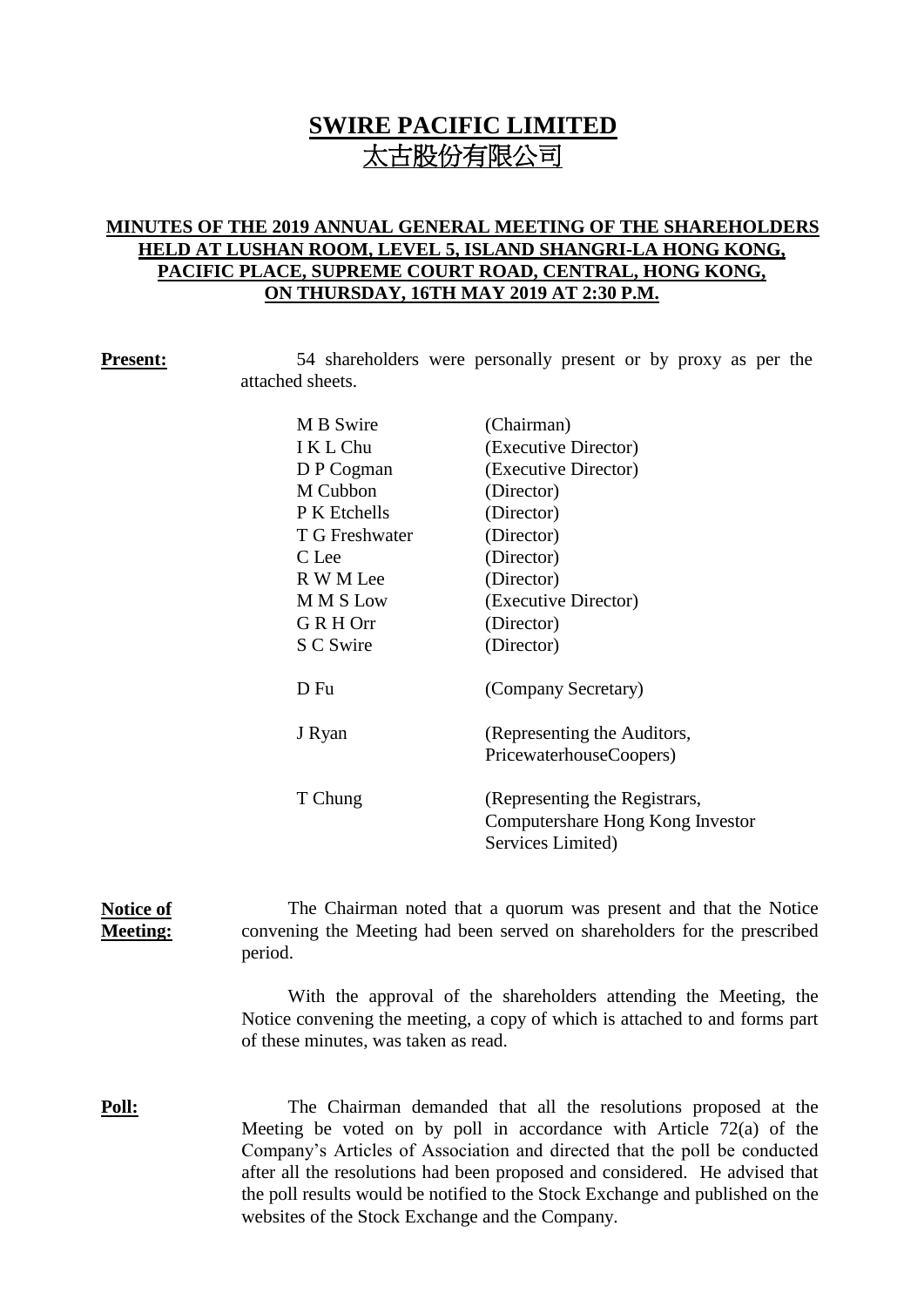**Auditors' Report:** J Ryan, representing the Auditors, PricewaterhouseCoopers summarised the Independent Auditor's Report contained in the 2018 annual report.

#### **Report of Directors and Audited Consolidated Financial Statements:**

The Chairman noted that the Report of the Directors and the audited consolidated financial statements for the year ended 31st December 2018, together with the Notice of Meeting containing the detailed resolutions to be considered at the Meeting, had been in the hands of the shareholders for the statutory period of time.

In response to questions from shareholders in relation to the Company's share price performance, the possibility of narrowing the share price discount to net asset value by means of share buy-back, the Company's dual-class share structure, business outlook and the impact of US-China trade dispute, the Chairman advised that, with reference to the Company's annual report for the year ended 31st December 2018, (i) whilst share prices were determined by the market, management was working to improve the business performance of the Company and to deliver sustainable growth in dividends; (ii) the Directors would consider the buy-back of shares if they felt it to be in the interest of the Company; (iii) the Company's existing share structure had served the Company well over the years and there was no plan for a change; (iv) the Company was well positioned financially to execute the strategic investment plans for our core businesses and was cautiously optimistic that the positive momentum in the performance of many of our businesses would continue in 2019; and (v) although the current environment of heightened macro-economic and geopolitical uncertainty might create near term challenges to be navigated, the Company believed that its success would be underpinned over the long term by growth in consumer spending in Mainland China, and by the continued strength of Hong Kong as a vibrant business and financial centre servicing Mainland China and the wider region.

There were no further questions raised. The Chairman proceeded to the business of the meeting.

#### **Election of Directors:**

The Chairman advised that R W M Lee and G R H Orr retired in accordance with Article 93 and, being eligible, offered themselves for reelection.

The Chairman proposed THAT:

Resolution 1 (a)

"R W M Lee be re-elected as a Director."

This resolution was voted on by poll after all the resolutions had been proposed and considered, with the following result:

For: 3,110,767,755 votes (99.8554%) Against: 4,504,466 votes (0.1446%)

As more than 50% of the votes were cast in favour of this resolution, the resolution was carried.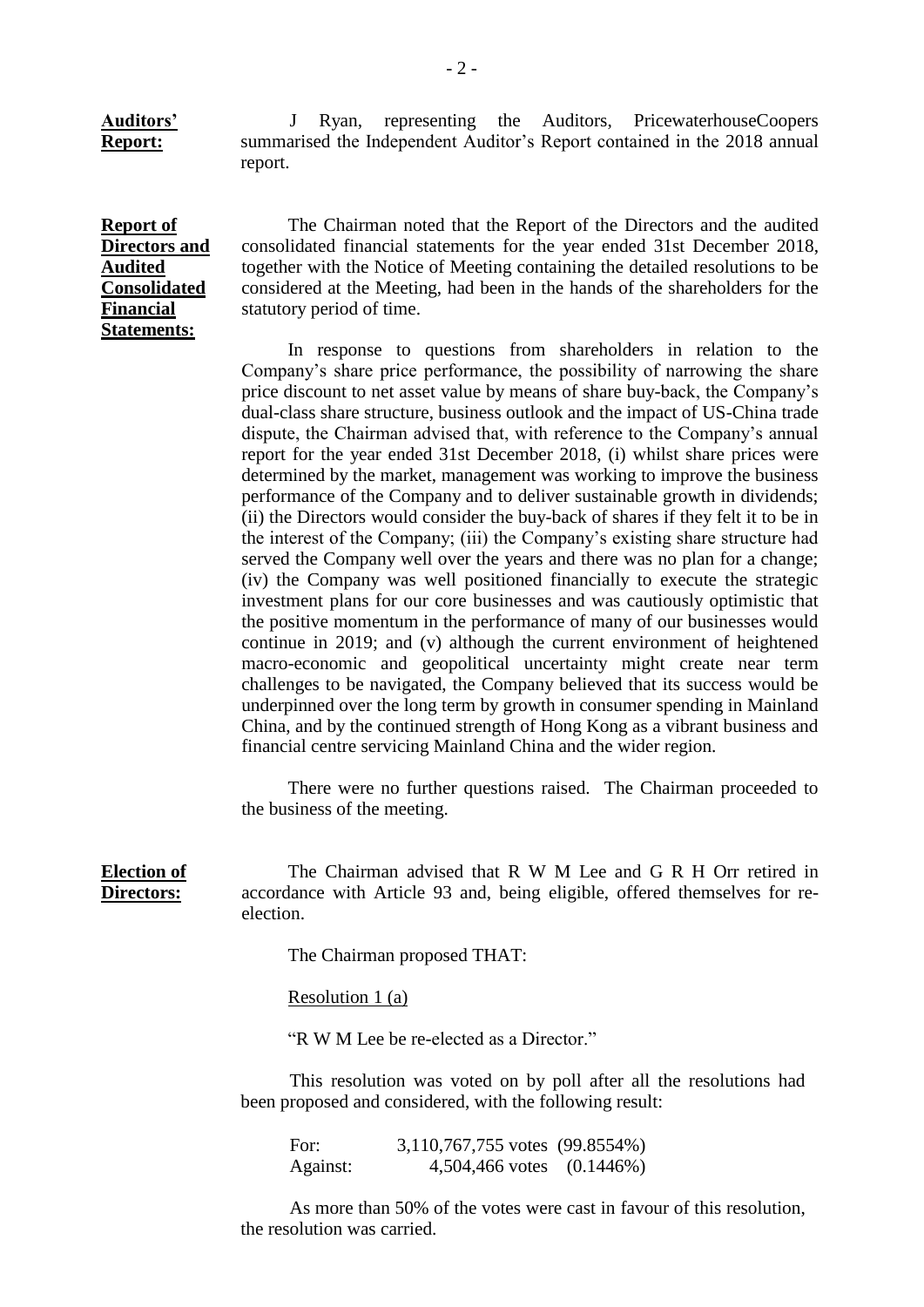The Chairman proposed THAT:

Resolution 1 (b)

"G R H Orr be re-elected as a Director."

This resolution was voted on by poll after all the resolutions had been proposed and considered, with the following result:

| For:     | 3,111,077,719 votes (99.8567%) |  |
|----------|--------------------------------|--|
| Against: | 4,463,580 votes (0.1433%)      |  |

As more than 50% of the votes were cast in favour of this resolution, the resolution was carried.

M Cubbon who had been appointed as a Director under Article 91 since the last Annual General Meeting also retired and offered himself for election.

The Chairman proposed THAT:

Resolution 1 (c)

"M Cubbon be elected as a Director."

This resolution was voted on by poll after all the resolutions had been proposed and considered, with the following result:

| For:     | 3,073,671,149 votes (98.6552%) |  |
|----------|--------------------------------|--|
| Against: | 41,896,650 votes (1.3448%)     |  |

As more than 50% of the votes were cast in favour of this resolution, the resolution was carried.

| <u>Re-</u>          | The Chairman advised that the consolidated financial statements had      |
|---------------------|--------------------------------------------------------------------------|
| <b>Appointment</b>  | been audited by Pricewaterhouse Coopers who retired and, being eligible, |
| and                 | offered themselves for re-appointment.                                   |
| <b>Remuneration</b> |                                                                          |
| of Auditors:        | He proposed THAT:                                                        |
|                     |                                                                          |

#### Resolution 2

"PricewaterhouseCoopers be re-appointed Auditors to hold office until the conclusion of the next Annual General Meeting and that the Directors be authorised to fix their remuneration."

This resolution was voted on by poll after all the resolutions had been proposed and considered, with the following result: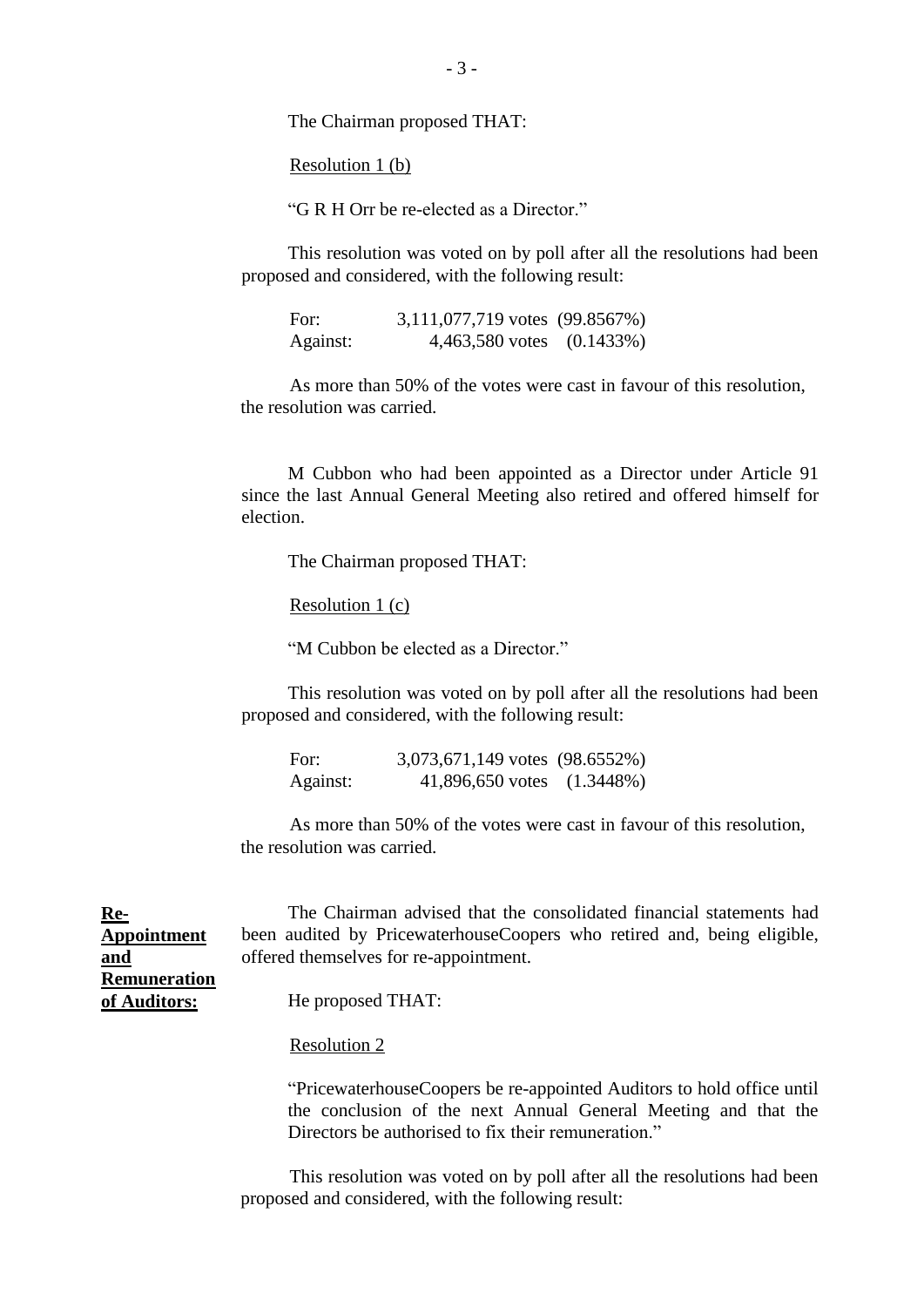For: 3,109,075,449 votes (99.7919%) Against: 6,482,631 votes (0.2081%)

As more than 50% of the votes were cast in favour of this resolution, the resolution was carried.

**General Mandate for Share Buyback:**

The Chairman said that the next item was special business to consider and, if thought fit, to pass an ordinary resolution granting a general mandate to the Directors to buy back up to 10 per cent of any class of the Company's shares in issue on the Stock Exchange. The explanatory statement required by the Listing Rules to be sent to shareholders in this connection was set out in the Appendix to his letter to shareholders dated 11th April 2019.

He advised that since the last Annual General Meeting the Company had not bought back any of its shares. He further advised that the Directors would consider the buy-back of shares if they felt it to be in the interest of the Company.

The Chairman proposed the following ordinary resolution:

#### Resolution 3

THAT

- "(a) Subject to paragraph (b), the exercise by the Directors during the Relevant Period of all the powers of the Company to make on-market share buy-backs (within the meaning of the Code on Share Buy-backs) be approved;
	- (b) the aggregate number of shares of any class which may be bought back pursuant to the approval in paragraph (a) above shall not exceed 10 per cent of the number of shares of that class in issue at the date of passing this Resolution; and
	- (c) for the purpose of this Resolution:

"Relevant Period" means the period from the passing of this Resolution until the earliest of:

- (i) the conclusion of the next annual general meeting of the Company;
- (ii) the expiration of the period within which the next annual general meeting of the Company is required by law to be held; and
- (iii) the revocation or variation of the authority given under this Resolution by ordinary resolution of the shareholders in general meeting; and

references to "shares" include securities which carry a right to subscribe for or purchase shares."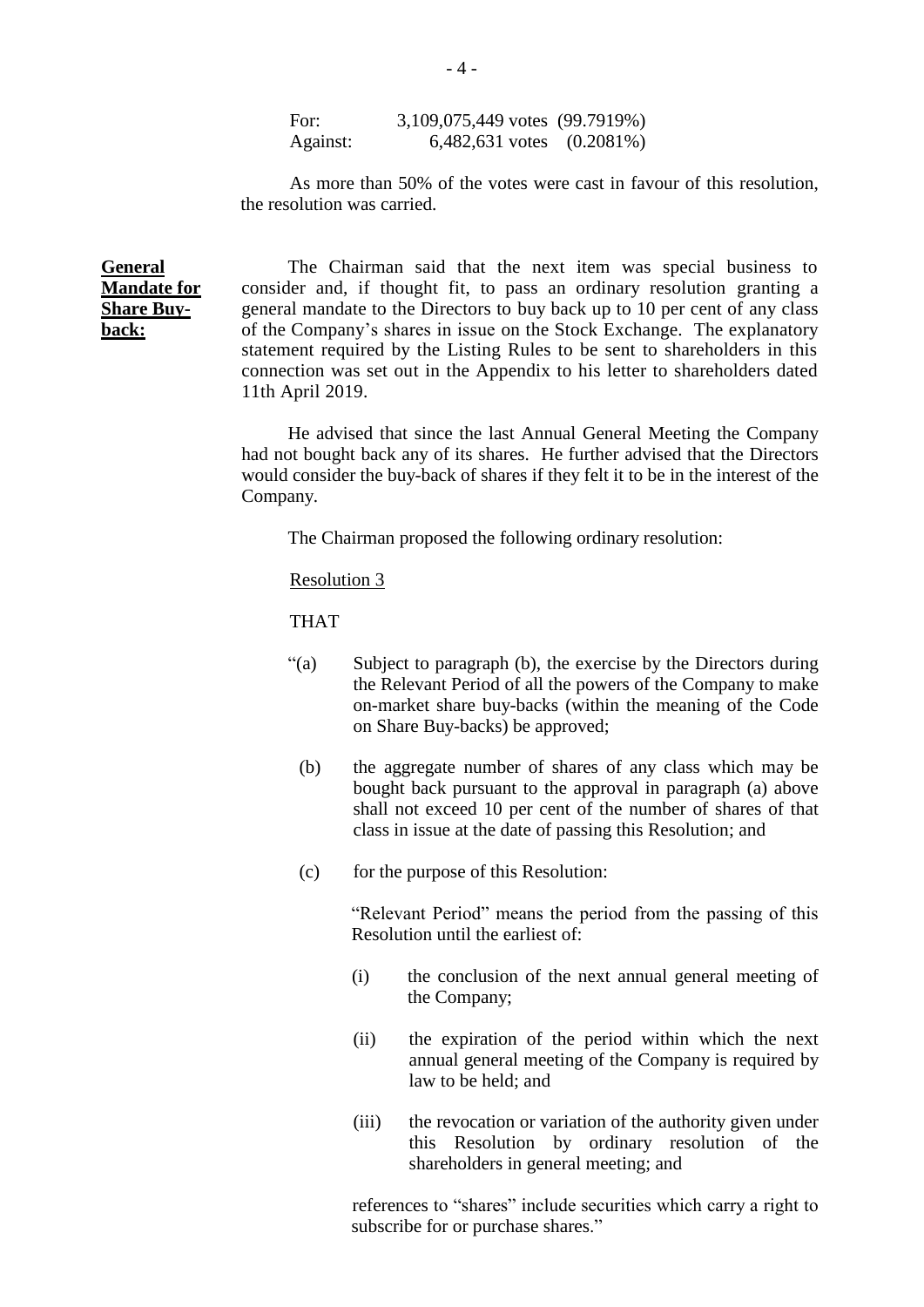This resolution was voted on by poll after all the resolutions had been proposed and considered, with the following result:

For: 3,111,259,620 votes (99.8647%) Against: 4,216,000 votes (0.1353%)

As more than 50% of the votes were cast in favour of this resolution, the resolution was carried.

The Chairman advised that the second item of special business was to consider and, if thought fit, to pass an ordinary resolution giving the Directors a new general mandate to issue additional shares in the Company up to a maximum of 20% of the existing number of shares of any class of the Company in issue, provided that the aggregate number of shares of any class so allotted pursuant to this resolution wholly for cash would not exceed 5% of the number of shares of that class then in issue.

He advised that the Company had not issued any additional shares under the general mandate since the last Annual General Meeting.

The Chairman proposed the following ordinary resolution:

Resolution 4

THAT

- "(a) Subject to paragraph (b), the exercise by the Directors during the Relevant Period of all the powers of the Company to allot, issue and deal with additional shares and to make or grant offers, agreements and options which will or might require the exercise of such powers during or after the end of the Relevant Period be approved;
- (b) the aggregate number of shares of any class allotted or agreed conditionally or unconditionally to be allotted (whether pursuant to an option or otherwise) by the Directors pursuant to the approval in paragraph (a), otherwise than pursuant to (i) a Rights Issue or (ii) any scrip dividend or similar arrangement providing for the allotment of shares in lieu of the whole or part of a dividend on shares, shall not exceed 20 per cent of the number of shares of that class in issue at the date of passing this Resolution provided that the aggregate number of shares of any class so allotted (or so agreed conditionally or unconditionally to be allotted) pursuant to this Resolution wholly for cash shall not exceed 5 per cent of the number of shares of that class in issue at the date of passing this Resolution; and

**General Mandate to issue and dispose of additional shares:**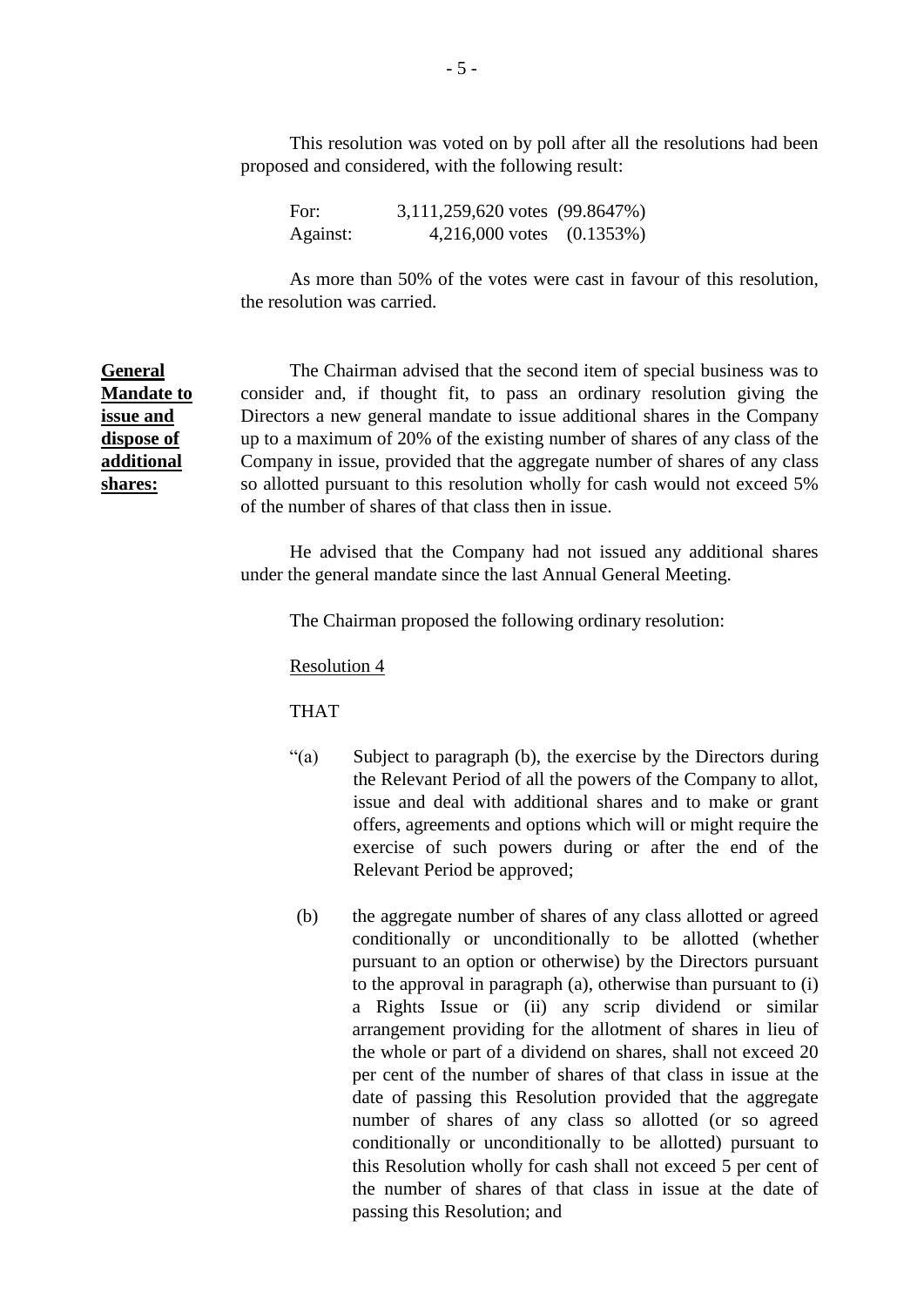(c) for the purpose of this Resolution:

"Relevant Period" means the period from the passing of this Resolution until the earliest of:

- (i) the conclusion of the next annual general meeting of the Company;
- (ii) the expiration of the period within which the next annual general meeting of the Company is required by law to be held; and
- (iii) the revocation or variation of the authority given under this Resolution by ordinary resolution of the shareholders in general meeting; and

"Rights Issue" means an offer of shares to holders of shares or any class thereof on the register on a fixed record date in proportion to their then holdings of such shares or class thereof (subject to such exclusions or other arrangements as the Directors may deem necessary or expedient in relation to fractional entitlements or having regard to any restrictions or obligations under the laws of, or the requirements of any recognised regulatory body or any stock exchange in, any territory outside Hong Kong)."

This resolution was voted on by poll after all the resolutions had been proposed and considered, with the following result:

For: 2,671,151,122 votes (85.7357%) Against: 444,414,677 votes (14.2643%)

As more than 50% of the votes were cast in favour of this resolution, the resolution was carried.

**Conclusion of Meeting and Poll Results:** After all the resolutions of the meeting had been proposed and considered, the Chairman directed that a poll on each of the resolutions be taken.

> Computershare Hong Kong Investor Services Limited, the Company's share registrars, was appointed to act as scrutineers for the polls.

> The Chairman advised that the poll results would be notified to the Stock Exchange and published on the websites of the Stock Exchange and the Company. A copy of the poll results is attached to and forms part of these minutes.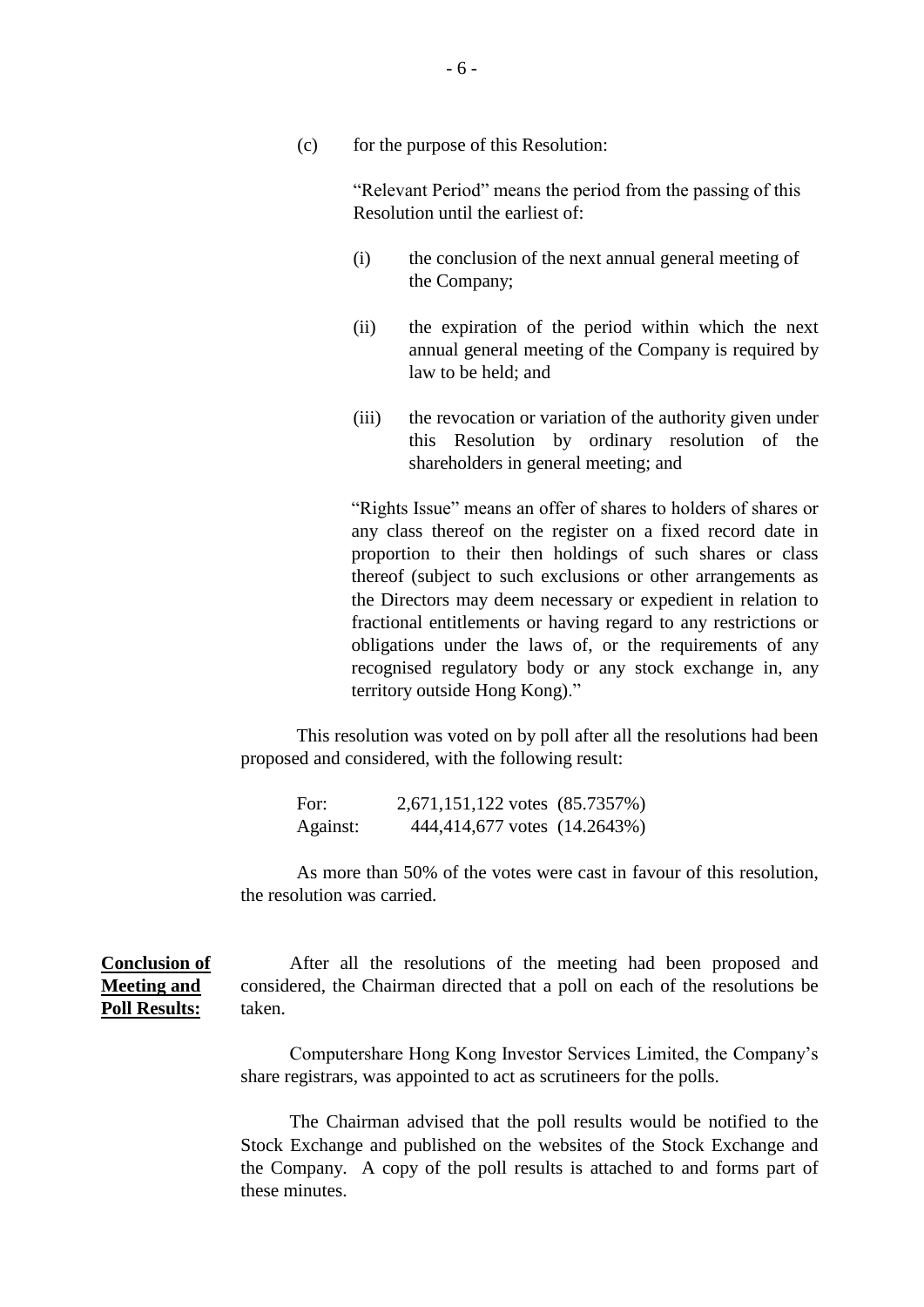The Chairman concluded the meeting by thanking the shareholders for their attendance.

There being no other business, the Meeting was closed at 3:00 p.m.

# **Chairman**

DF/RK/lsm *P:\\PAC1\\AGM2019\MINUTES-19.doc*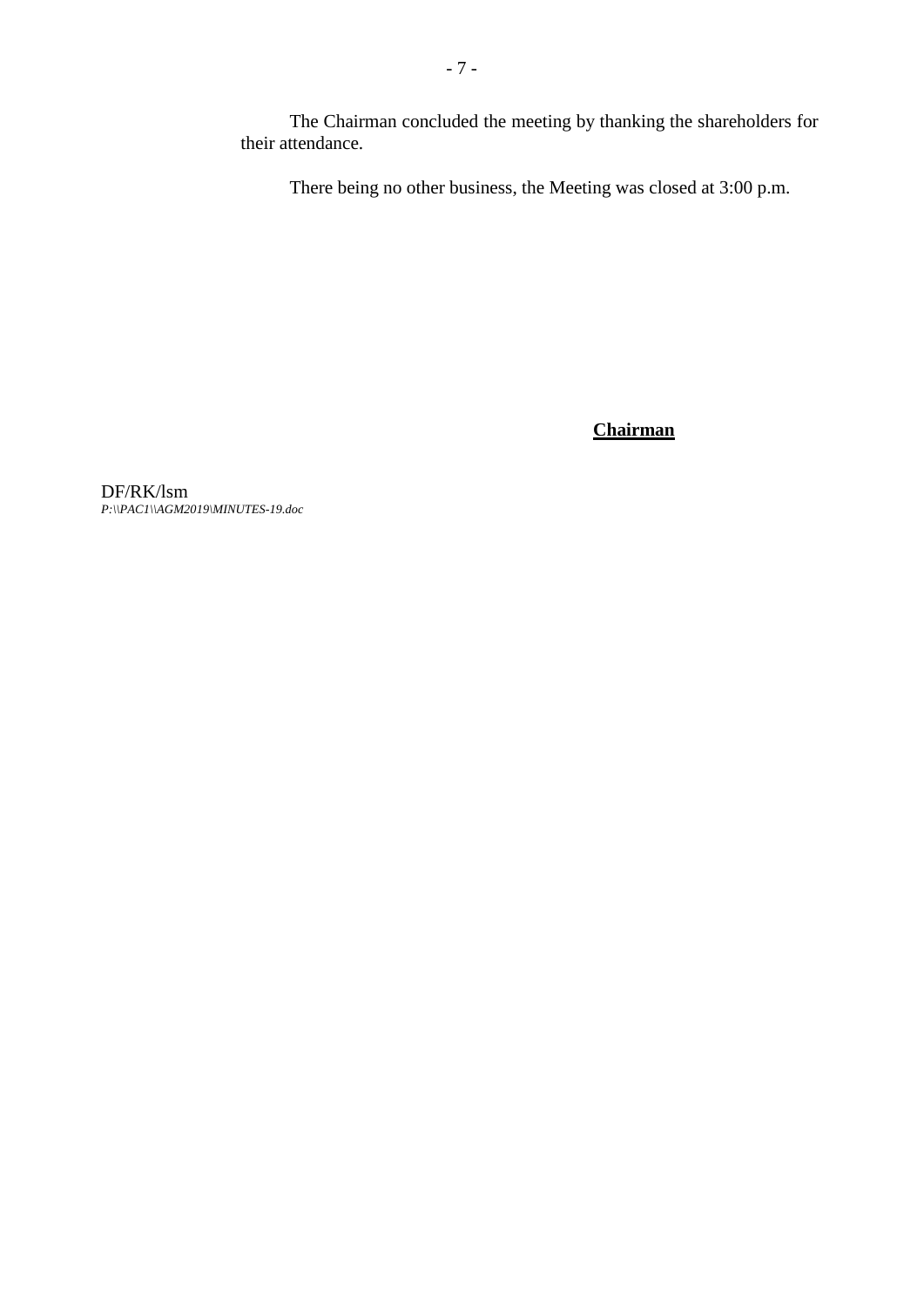## **SWIRE PACIFIC LIMITED** 太古股份有限公司 **2019 ANNUAL GENERAL MEETING HELD ON THURSDAY, 16TH MAY 2019 AT 2:30 P.M. ATTENDANCE RECORD**

- 1. AU Kee Kin
- 2. AU Wai Yin represented by HO Kai Shun Andrew
- 3-16. CHAN Chancing, CHOI Chun On, CHOR Ka Yan Ellen, Chun Hei Investment Limited, John Swire & Sons (H.K.) Limited, KONG Po Har, LAI Kee, LEUNG Siu Man, LO Hoi Yan, LUI Chin Pang, MA Jin Ming, TSANG Hang Mong, WOODCOCK Thomas, YEUNG Tsz Fung represented by the Chairman, SWIRE Merlin Bingham
- 17. CHAN Man Wai Patricia represented by WONG Wing Hoo Tim
- 18. CHAU Suk Ying represented by MA Lai Sheung
- 19. CHENG May King
- 20. CHENG Yin Leung
- 21. CHEUNG Chung Ming Charlie represented by CHAO Kwok Wah
- 22. CHOI Pui Fong represented by CHOI Pui Fun Rebecca
- 23. CHUNG Wai Nang
- 24. FUNG Kenneth Kin Yip
- 25. FUNG Wah Yim
- 26. FUNG Wai Yee
- 27. HKSCC Nominees Limited represented by CHAN Chau Yuen, CHAN See Lan Shirley, CHIU Hon Suen, CHUNG Ngai Pun David, DE SCHUTTER Bart Jan Lydia, FUNG Kin Yip Kenneth, HO Yat Wah, HUI Yan Ting, KWAN Wing Hao, LAI Ka Hing, LAW Wing Tung, LEE Chien, LEUNG Wai Tat, LEUNG Yuk Ping Jackie, LIU Yunfeng, LO Fai Peter / TO Yim Ping Helen, NGAN Kwok Hung, SO Kwai Ling, SO Sujitra, TAM Hung Tai, TAM Man Ki, TAM Yeung Ming, WONG Yau Chun, WU Bik Huei, YEUNG Chim Ying
- 28. HO Priscilla Kwai Fong
- 29. KO Ying Wah Anita
- 30. LAM Yik Shui represented by TAI Ngok Fung
- 31. LAU Pak Shing & LAU Pak Shan represented by LAU Mei Kuen
- 32. LEE Victor Kwok Tim
- 33. LEUNG Shek Man
- 34. LI Kin Long Stephen
- 35. LI Wai Yan
- 36. LO Mei Kin
- 37. MA Kin Kwan represented by MA Lai Sheung
- 38. NG Tai Sin represented by SIU Miu Ling
- 39. NG Yui Loi
- 40. PANG Lee Pui
- 41. PANG Miu Yee
- 42. POON Kin Ying
- 43. SO Siu Luen & SO Sujitra
- 44. SO Sujitra
- 45. TAO Ping Cheong
- 46. TO Ki Cheong
- 47. TO Ki Choi
- 48. TO Ki Chow
- 49. WANG Zhixin